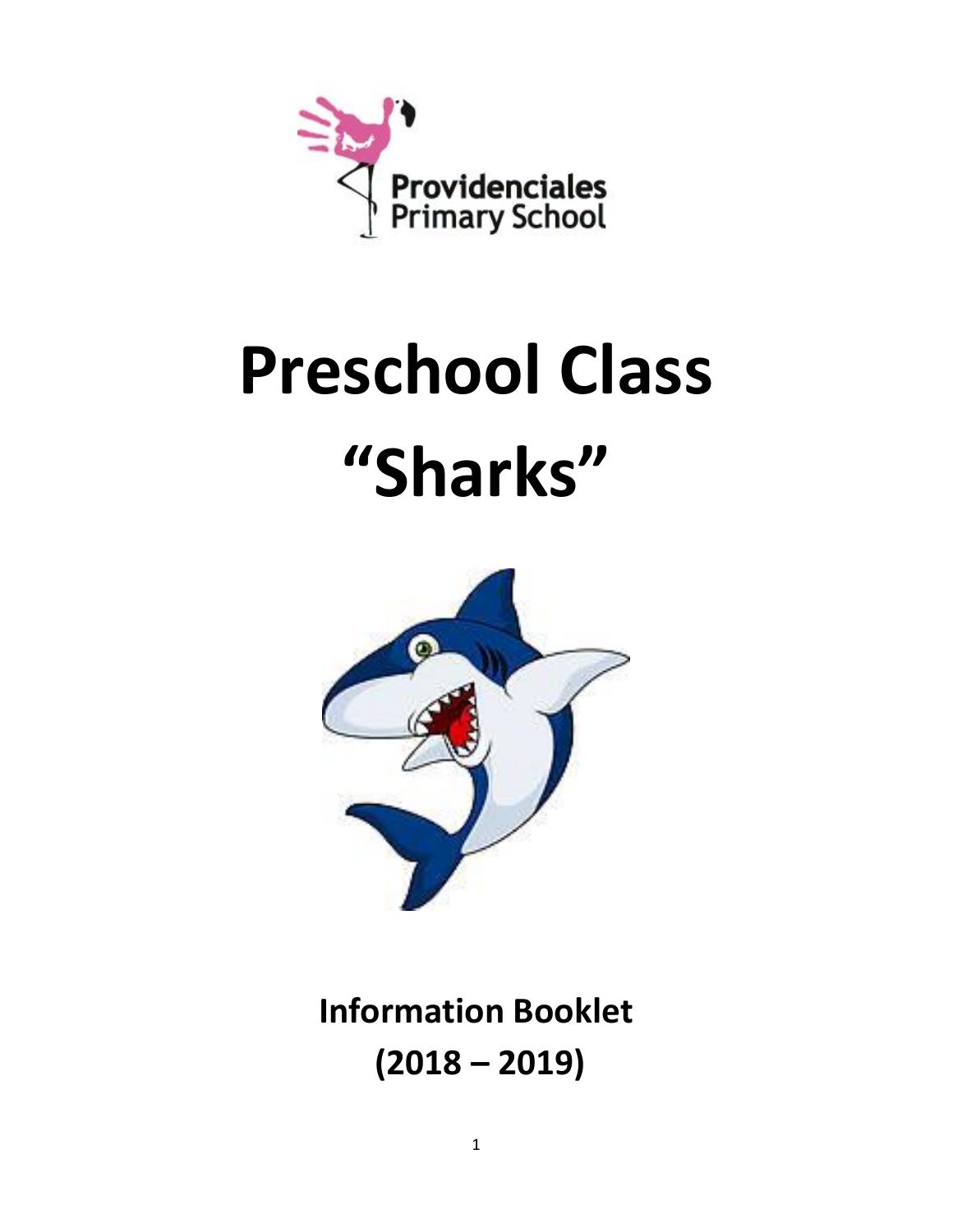### **Just Playing**

When I am building in the block room, Please don't say I'm "just playing." For, you see, I'm learning as I play, About balance and shapes. Who knows, I may be an architect someday.

When I am getting all dressed up, Setting the table, caring for the babies, Don't get the idea I'm "just playing." For, you see, I'm learning as I play. I'm expressing myself and being creative. I may be an artist or an inventor someday.

When you see me sitting in a chair "Reading" to an imaginary audience, Please don't laugh and think I'm "just playing." For, you see, I'm learning as I play. I may be a teacher someday.

When you see me combing the bushes for bugs, Or packing my pockets with choice things I find, Don't pass it off as "just play." For, you see, I'm learning as I play. I may be a scientist someday.

When you see me engrossed in a puzzle or some "plaything" at my school, Please don't feel that time is wasted in "play." For, you see, I'm learning as I play. I'm learning to solve problems and concentrate. I may be in business someday.

When you see me cooking or tasting foods, Please don't think that because I enjoy it, It is "just play." For, you see, I'm learning as I play. I'm learning to follow directions and see differences. I may be a cook someday.

When you see me learning to skip, hop, run, And move my body, Please don't say I'm "just playing." For, you see, I'm learning as I play. I'm learning how my body works. I may be a doctor, nurse, or athlete someday.

When you ask me what I've done at school today, And I say, I "<u>just</u> played." Please don't misunderstand me. For, you see, I'm learning as I play. I'm learning to enjoy and be successful at my work, I'm preparing for tomorrow. Today, I am a child and my work is play.

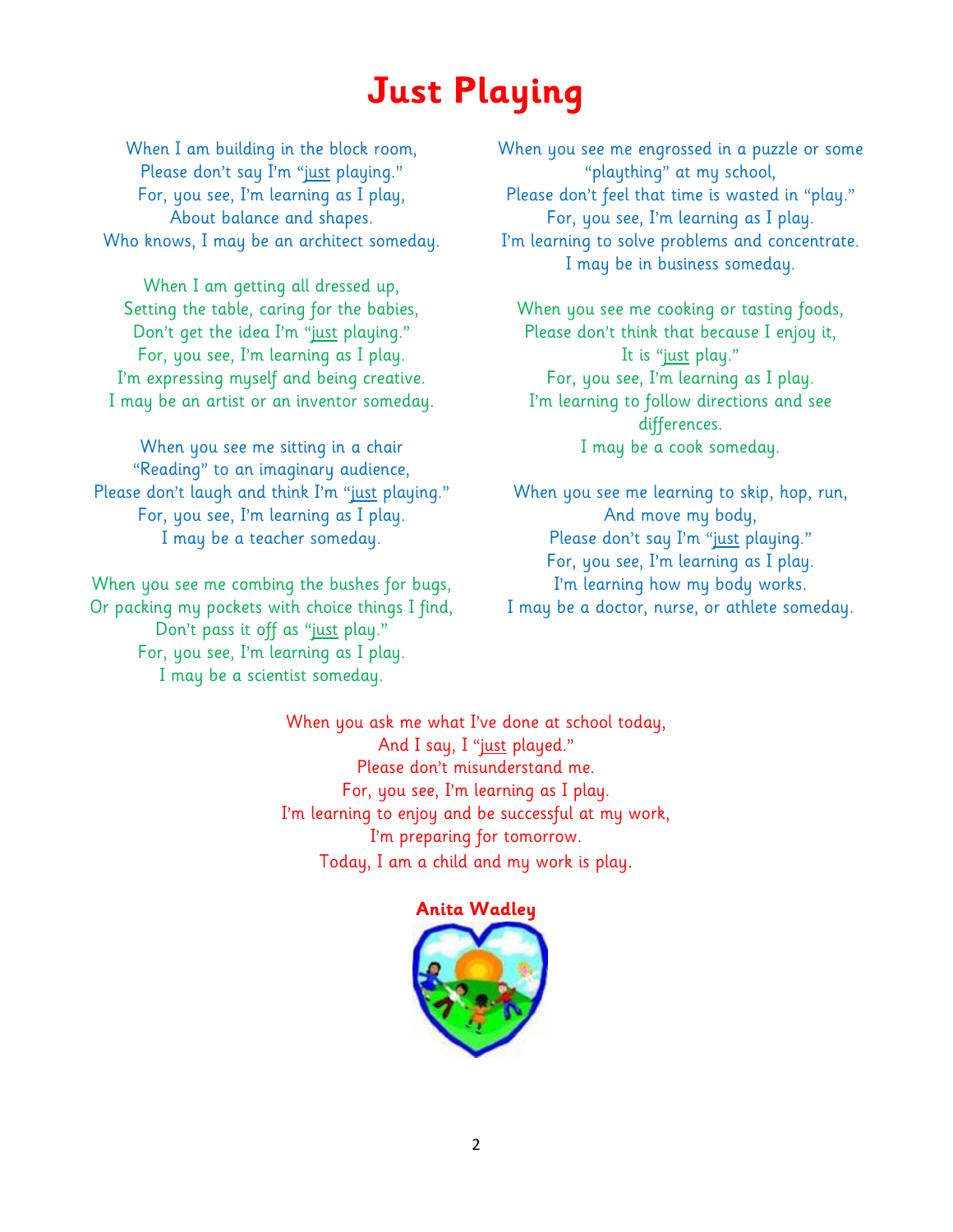## **Hello Preschool**…… Meet the Teachers!

Hi, my name is Miss Myrna and I am thrilled and excited to be your child's teacher. I am looking forward to a year of learning, fun and adventures. I can't wait to learn all about your little one so, I'll tell a little about me first.

I am from the Turks and Caicos Islands and lived all my life right here in Providenciales (even playing and hiking through these school grounds never dreaming that one day I'll be working here).

I have taught in Preschool through to Kindergarten for the past 25+ years of my life. I have also had an opportunity to work along with special challenged children in early years to primary level for five years.

Ms. Kiki will be the assistant teacher working with me this year. She has worked at Provo Primary for 7 years. She comes with great knowledge and experiences of working with children in the classroom.

We are very happy to team up this year. We are excited to share our experience and passion for teaching with you and your children as we set out to explore, discover and learn throughout the year.

If your child has not already been previously enrolled in our Toddler class and is now transitioning to Preschool, then this may be their first introduction to a school experience. Starting school is an exciting time as children embark on new adventures in the world of learning. Our safe, warm, child friendly environment and high student/teacher ratio supports each child's needs and attention. We provide a developmentally appropriate programme that is multi-sensory and motivates learning in all areas. We focus on fun and engaging activities that will provide play-based opportunities to promote discovery of self and the environment. Children learn by doing and through their experiences, play and active participation they blossom independently, socially and cognitively.

Throughout the year, we hope that you will feel welcome to join us in class to share in your child's learning. If you have any questions about anything relating to Preschool, please don't hesitate to find us!





Ms Myrna and Miss Kiki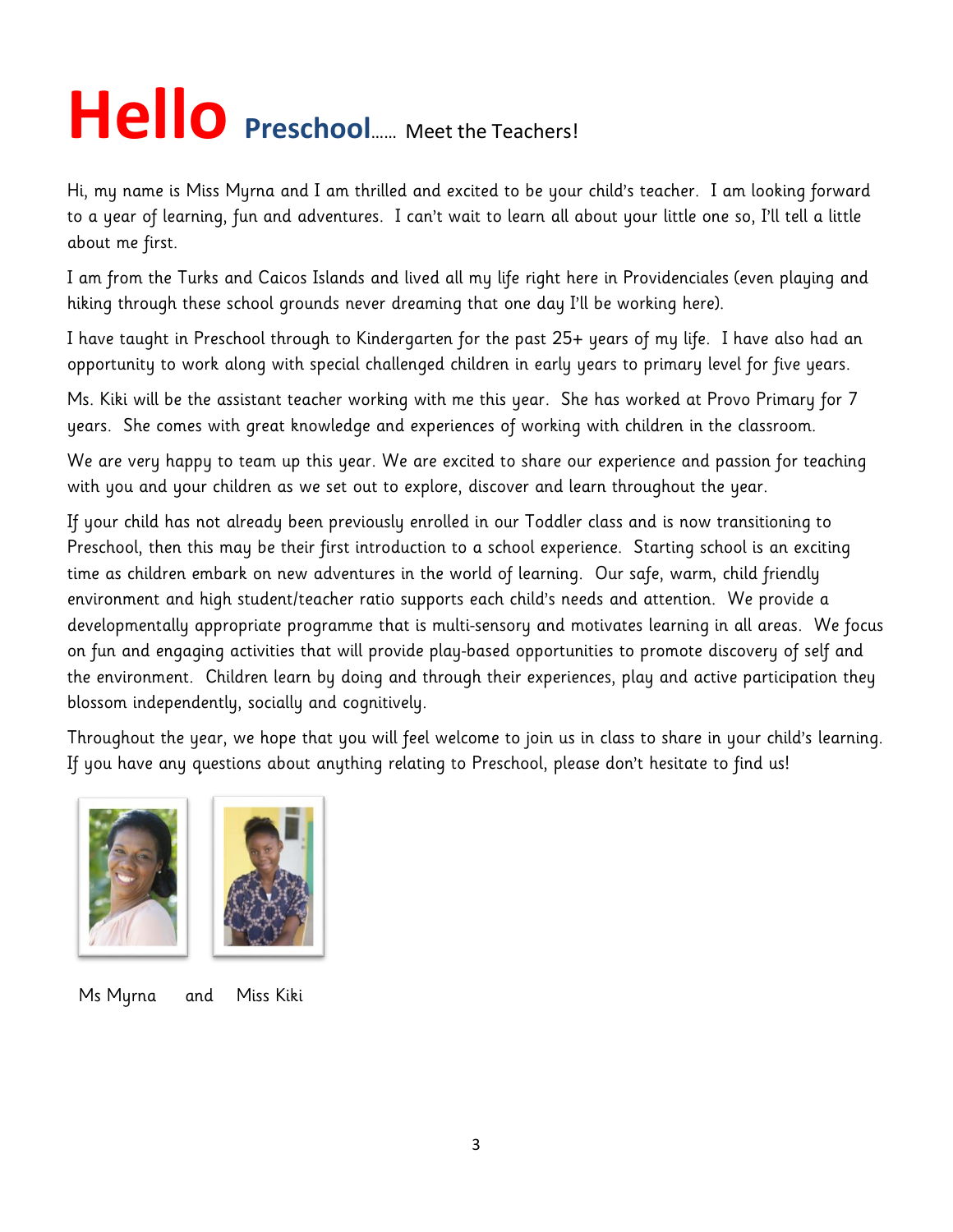#### **First days at school…**



During our first weeks, the children will be settling into their new environment and getting to know us, their peers and our daily routines. For some children, early days at Provo Primary may be their first experience of separating from the most important people in their short lives. Some children will be transitioning into Preschool from our Toddler class. We seek to make these transitions as smooth as possible, both for child and adult. We offer a flexible approach that enables us to cater for each child and family individually, as we work together to ensure that children feel secure and happy.

Please be assured if your child seems upset or cries, the staff will handle it with care and understanding. Some children take longer to settle in and this is not a cause for concern. It is a part of their natural development. Separation anxiety is a normal experience at the start of school for both child and parent! Separating from a loved one becomes easier with the following suggestions and knowledge:

- $*$  Take advantage of pre-enrollment visits, such as Flamingos and Chicks or visiting the school/classroom on occasion; summer camp and attending the open house session before school begins. These visits will allow you and your child to become familiar with the school, teachers and classroom.
- When you do leave, display confidence and trust. Let your child know when you leave with a kiss and a hug, along with the reassurance of your return later. Prolonged good-byes can bring tears and make separating even more difficult.
- $\mathbb K$  Some children do well with a blanket or toy from home which provides comfort.
- $\mathbb{F}$  Try not to linger in the area as your child may see or hear you.
- $*$  If separation continues to be an issue, we will work together to create a solution. This may be reducing the time your child spends at school in the beginning and gradually building the time as they become more comfortable.
- $\mathbb {I}$  If your child cannot be consoled, despite the staff's best effort, rest assure that we will give you a call.
- As always, we have your child's best interests in mind.

#### **FULL DAY OPTION**

In Preschool, we offer both a half-day and full-day programme. You can choose how many and which days your child will attend. Children in our full-day programme will join together with the full-day Junior Kindergarten children for the afternoon session. Together they will have quiet rest time play outdoors and participate in other activities which will vary daily. On days your child stays full day, he/she will need a packed lunch, extra snack for the afternoon and a rest blanket should you like them to nap.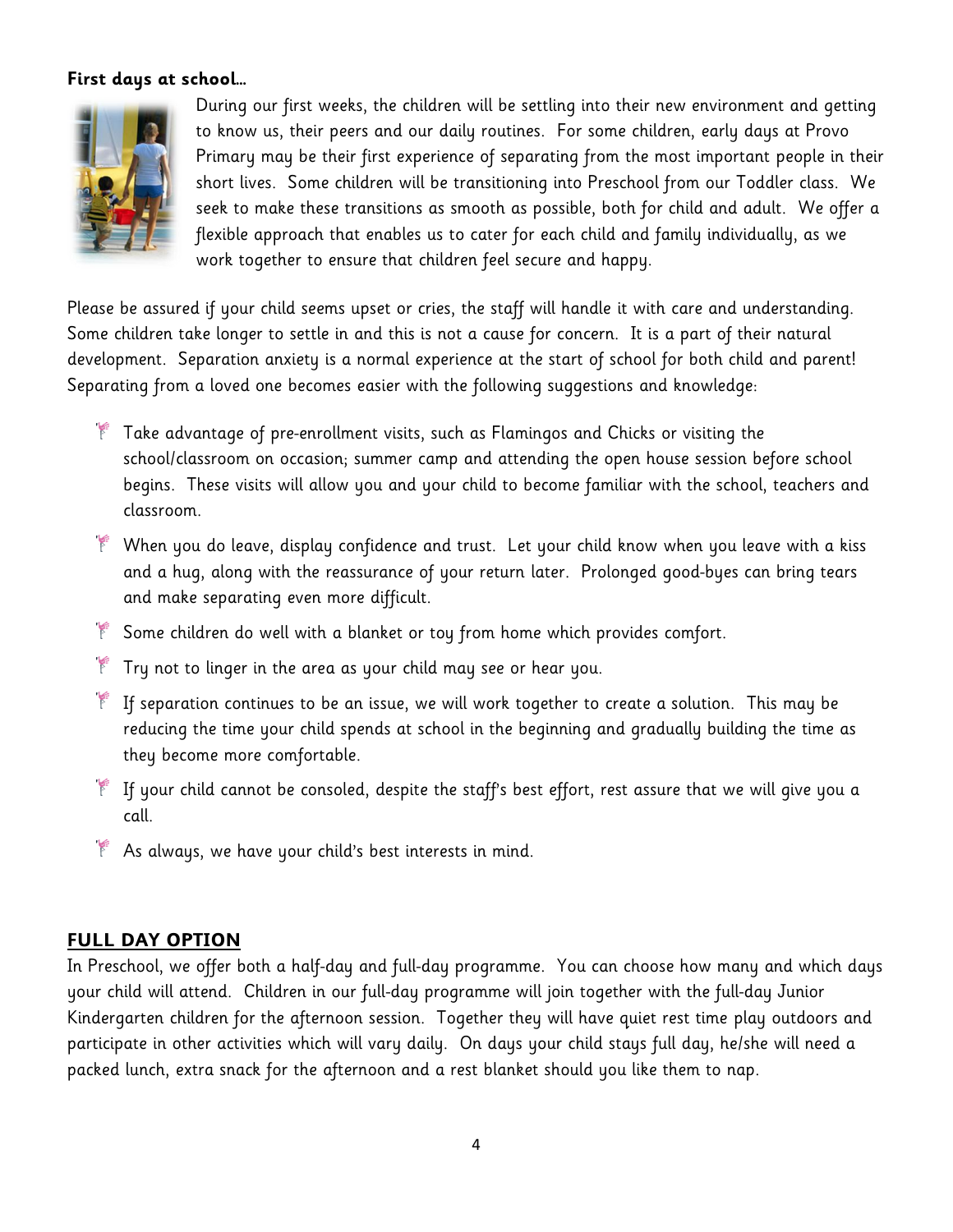#### **CLOTHING**

Children should wear comfortable clothing that will allow them to participate in all activities. We try to keep clothing covered during messy activities; however, somehow the mess inevitably finds its way on clothes! Please send in extra clothing and diaper wipes in a suitable size bag different from the snack bag.

Footwear is taken on and off throughout the morning and we encourage a level of independence with this process. Shoes that your child can take off or put on themselves or do so with some assistance are ideal. The same goes for socks if worn. For safety reasons, flip-flops or slip-on shoes without straps are not appropriate.

#### **SNACK**

Please send a healthy snack (yoghurt, cheese, fruit, rice cakes, crackers, vegetables, etc.) in a lunch bag (a cooler pack is recommended to help keep foods fresh) and a water bottle. Children are encouraged to eat their



'healthier' foods first. Children are not forced to eat what they do not want. If your child fails to eat, we will inform you and discuss options. The lunch bag, water bottle, snacks and snack containers should be appropriate for the child to manage as independently as possible. We discourage the use of 'sippy' cups and recommend that your child's water bottle have a straw to promote speech and language development.

#### **LUNCH**

If your child is staying full day (until 3pm) please provide your child with a nutritious lunch (sandwich, pasta, rice, etc.). Please send foods that need to stay warm in an insulated container. Unfortunately, we are unable to warm food at school. There is a hot lunch service available for you to order and purchase for children staying for a full day.

#### **TOILETING**

If your child is fully potty trained, then please provide extra clothes and wipes "just in case"! We are happy to support potty training practices implemented at home. Please discuss with your child's teacher to ensure the staff are comfortable with the plan. Pull ups work better at school as opposed to diapers if you would like us to assist. We call our body parts by their appropriate names (i.e. bottom and genitalia names). This helps to eliminate confusion or create future embarrassment. Please provide all diapering essentials (sufficient wipes, diapers and cream if needed).

#### **DROP OFF**

Children can be dropped off from 8.10am. Please place lunch bags, back packs and water bottles in designated areas and wash hands. Our handwashing routine is simply your child thoroughly washing his/her hands with soap at the start of school. This simple measure aims to help reduce the spread of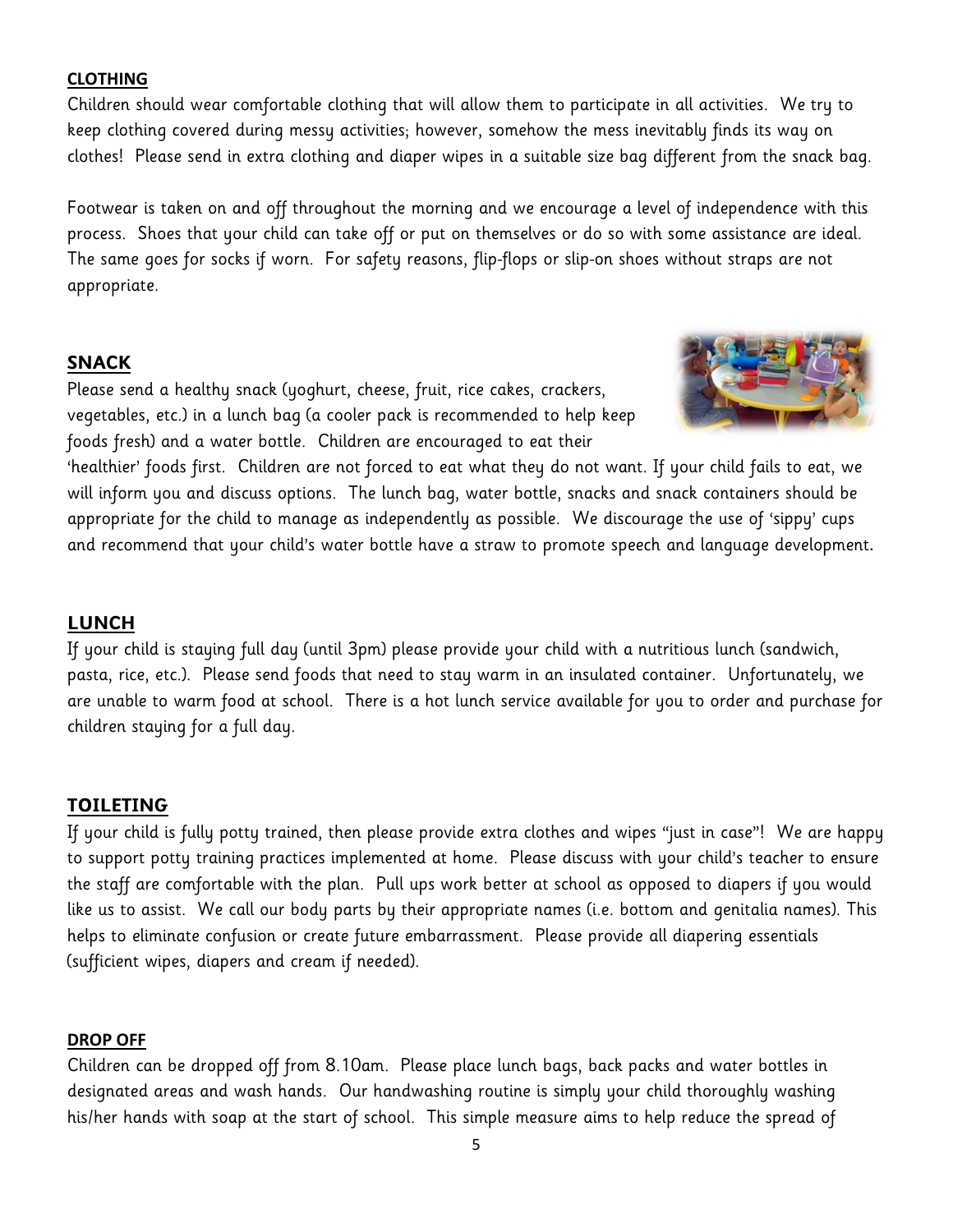common childhood ailments. Of course, we encourage lots of hand washing throughout their day at school as well. Before leaving, encourage your child to engage in an activity.

#### **PICK UP**

Pick up is at 12 noon. Please wait for the teacher to open the door before entering as it may be disruptive to the children who are participating in Circle Time. Our full day programme ends at 3pm. As your child will join the full day JK children for the afternoon, pick up will be from the Pelican room

Children should be collected on time – some children become anxious when they are picked up late and teachers have other responsibilities from 12:15pm and 3.15pm onwards. Please call us to let us know if you think you are going to be late. After 15 minutes of unexplained lateness, a 'late fee' may be charged.

#### **OUR FACILITIES**

As well as our classroom and outdoor play areas, the children visit and enjoy many different areas of the school – the artificial grass field, the garden, the stage and playground. We also organise field trips to visit places in our community.











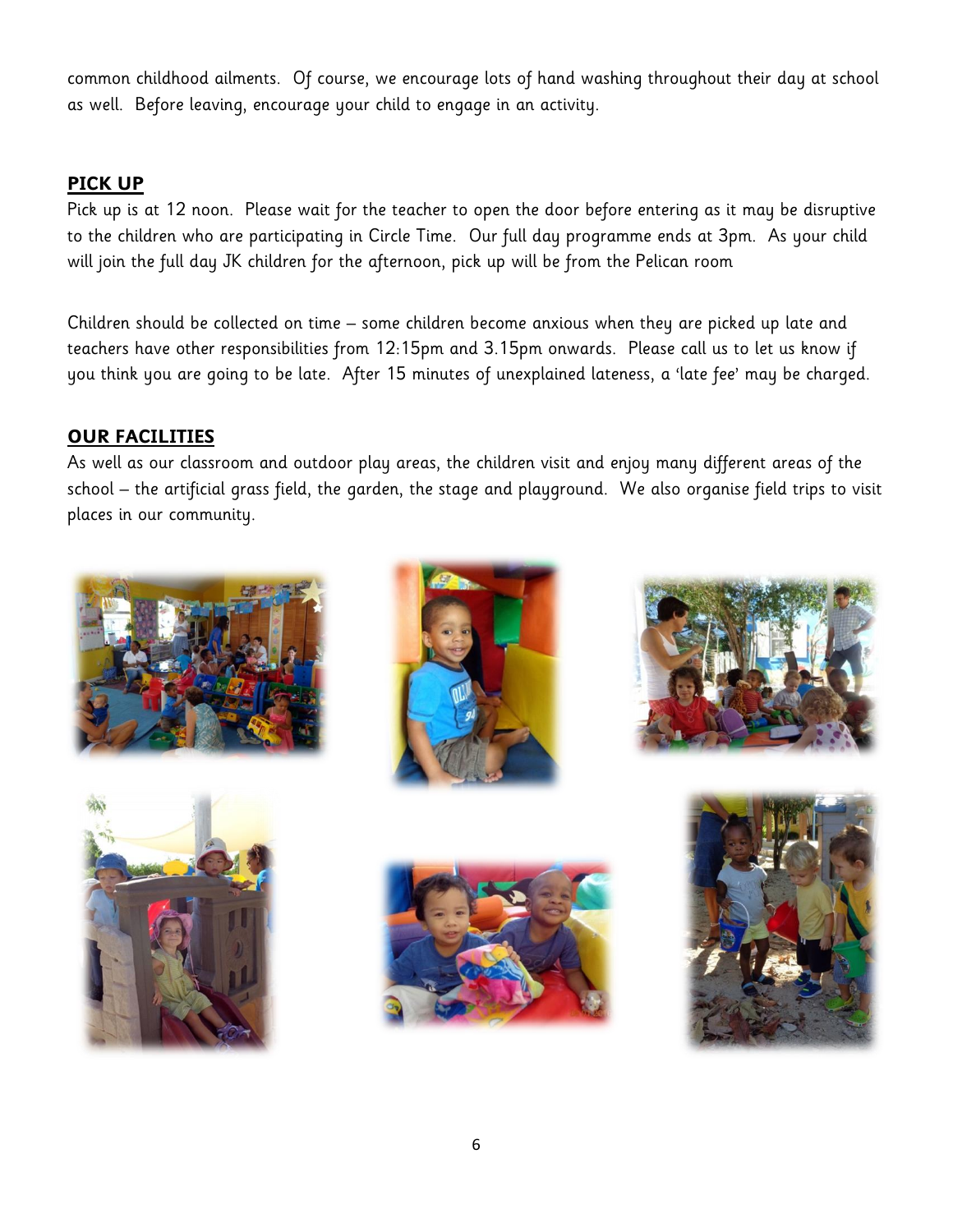#### **CURRICULUM AND TOPICS:**

#### Curriculum

The Preschool programme follows the UK Early Years Foundation Stage (EYFS). It is our aim that our programme will encourage creativity, curiosity, discovery, understanding and a love of learning.

The classroom is set up with a variety of inviting areas and children are encouraged to visit these throughout the day. The curriculum is broad and balanced, giving our students the opportunity to learn and practise skills, helping them become independent life-long learners.

Your child will be learning skills, acquiring new knowledge and demonstrating their understanding through **7 areas of learning and development**.

Children should mostly develop the **3 prime areas** first. These are:

• **Communication and Language** 

How your child can listen to stories/rhymes; listen to others; focus attention; understand more complex questions; begin to use more complex sentences; use language as a powerful means of widening contacts, shares feelings, experiences and thoughts.

#### • **Physical Development**

How they can move around and use the various parts of the body; use three fingers to hold writing tools; imitate the drawing of lines and circles.

How they can attend to their general self-care with a growing level of independence: dress and undress; eat and drink; wash hands and attend to their toileting their needs.

#### • **Personal, Social and Emotional Development**

How they can take turns and share resources; play in a group; demonstrate friendly behaviour; show understanding and cooperates with some boundaries and routines; separate from main carer with support and enjoy the responsibility of carrying out small tasks.

The prime areas are those most essential for your child's healthy development and future learning. These will help them to develop skills in **4 specific areas**. These are:

#### • **Literacy**

How they fill in the missing words or phrase in a known rhyme; listen to stories with increasing attention; sometimes give meaning to marks as they draw or paint; recognise name; handles books carefully and hold books the correct way and turns pages.





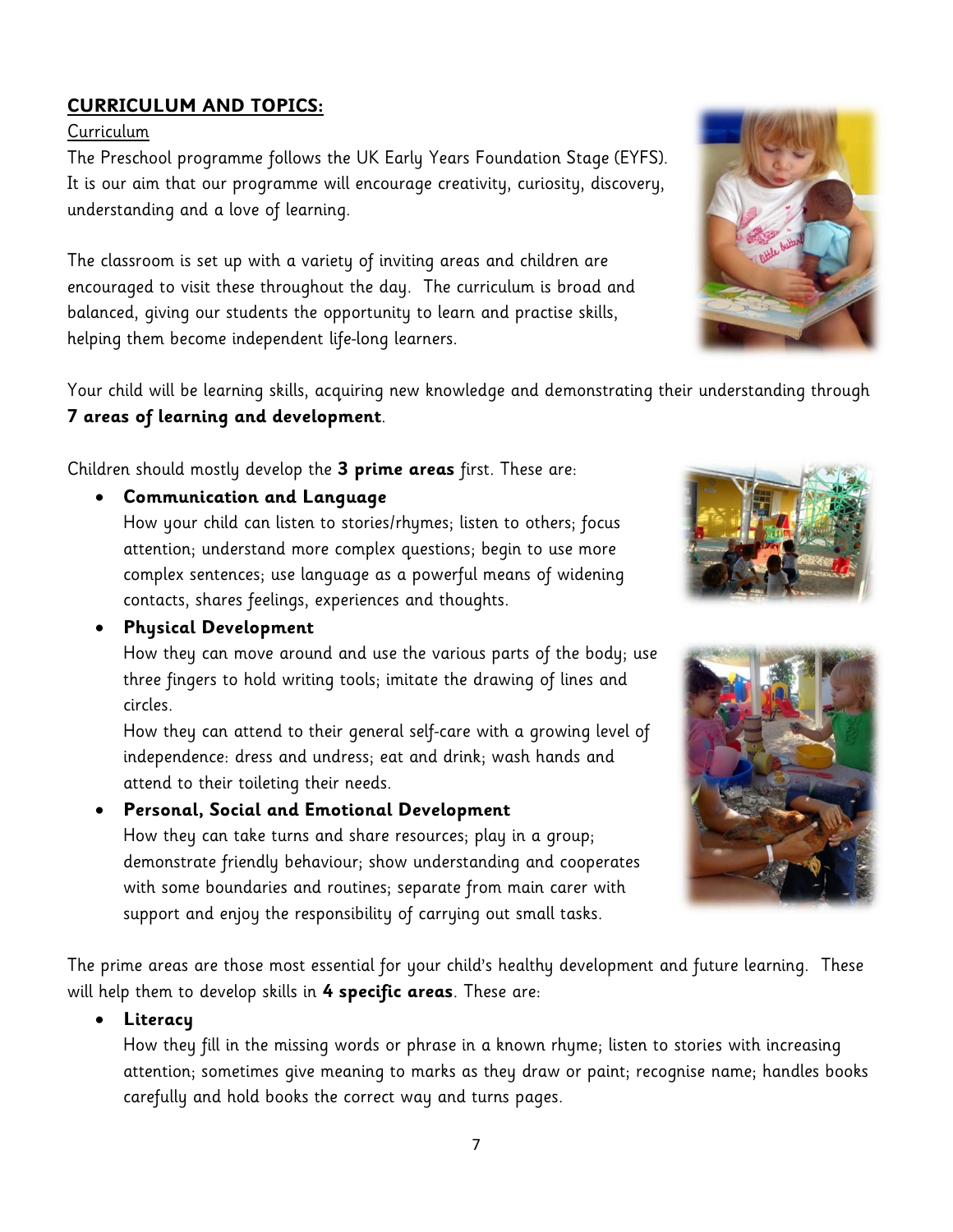#### • **Mathematics**

How they use some number names accurately in their play; recite numbers in order to 10; begin to represent numbers using fingers and marks on paper; notice simple shapes and patterns in pictures; begin to categorise objects according to properties; begin to use the language of size; and begin to talk about shapes of everyday objects.

#### • **Understanding the World**

How they remember and talk about significant events in their own experience; have a sense of own immediate family and relations; enjoy playing with small world models; can talk about things they have observed; know how to operate simple equipment; and show an interest in technological toys with knobs or pulleys, or real objects.

#### • **Expressive Arts and Design**

How they begin to make-believe by pretending; use available resources to create props to support role play; enjoy joining in with dancing and ring games; sing familiar songs; join construction pieces together to build and balance; and realise tools can be used for a purpose.



Here is a link to a useful [Parents Guide](http://www.foundationyears.org.uk/files/2015/04/4Children_ParentsGuide_2015_FINAL_WEBv2.pdf) on UK EYFS curriculum.

Our aim is that all children will fulfil their potential. We recognise that all children are different and learn at their own individual pace. As we get to know each child closely, we monitor and plan for their individual development and progress whilst nurturing their special character, interest, strengths and skills.

#### Topics

The EYFS curriculum is taught through a variety of topics over the year. We plan topics that we feel will inspire the children's curiosity, understanding and development. All seven main areas of learning are incorporated into the outdoor curriculum and planning is cross curricular across all areas. Topics we have taught in the past have included *Can you feel the Love?, It's All* About the Shapes, Beautiful TCI, Dr. Suess and Does the Sun always Shine?

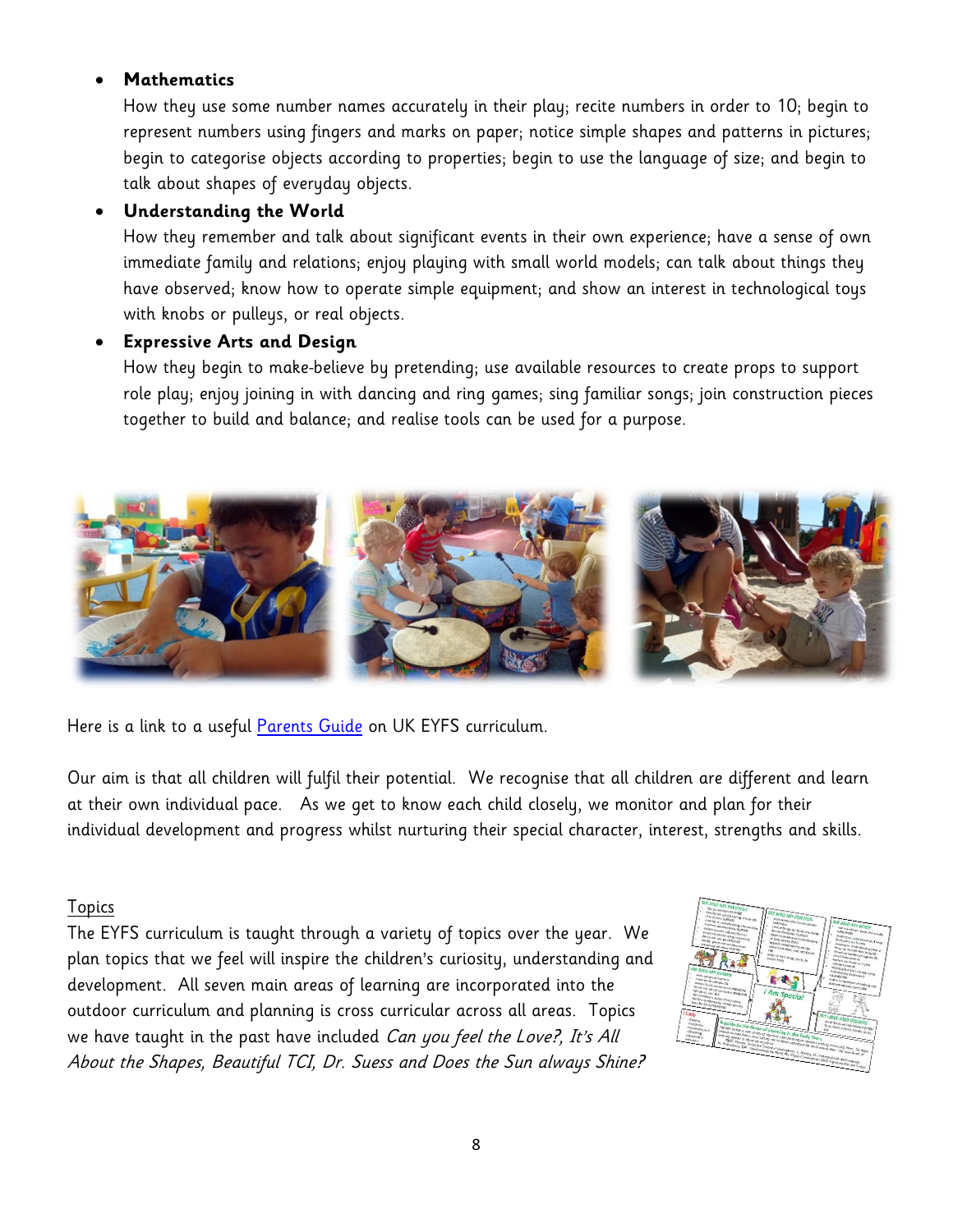You will be informed about the topic via topic maps, newsletters, weekly email updates, blog posts and by visiting the classroom regularly. Topic maps not only give you an overview of what your child will be learning about, but also allow you to perhaps add resources, expertise or experiences you (or a friend / family member / associate) may have access to. There may be trips/visitors organised as part of the topic and notices of times and costs (if applicable) will be given as early as possible.

#### **DAILY SCHEDULE DAILY ACTIVITIES INCLUDE:**

Our classroom has a daily schedule that is posted below the parent's bulletin board inside the classroom, but the following are some components that will be incorporated into each day**:**

We value and promote play as a meaningful method of learning. Every day is different! Throughout the morning, the children will be engrossed in a variety of 'hands on' activities, both adult-led and childinitiated:

- 制 Outdoor play, visits to the school garden and the artificial grass field
- $\mathbb{R}^n$  Painting, gluing, arts and crafts, cooking
- Sand, water, play dough
- $\mathbb{R}$  Soft play
- **PUZZles, Lego, trains, construction**
- $\mathbb{R}^n$  Stories, music, movement, singing
- Imaginary/role play
- Circle Time
- $\mathbb{R}$  Snack Time

#### **PURPOSEFUL MOTIVATION**

Respect, kindness and positive behaviour and attitude towards school life and those around us are the normal expectations at Provo Primary School. In order that everyone knows what is expected of them and others around them, we have five golden rules, which are:

- **Care for myself and others**
- Be honest
- <sup>→</sup> Work hard
- **N** Listen
- 掣 Look after property

Our school logo is a flamingo. It is made from a handprint. The digits help us to remember our five golden rules.

The school is committed to creating an environment where children are motivated intrinsically, and all teachers support this commitment giving verbal praise and positive recognition at every opportunity. We

9



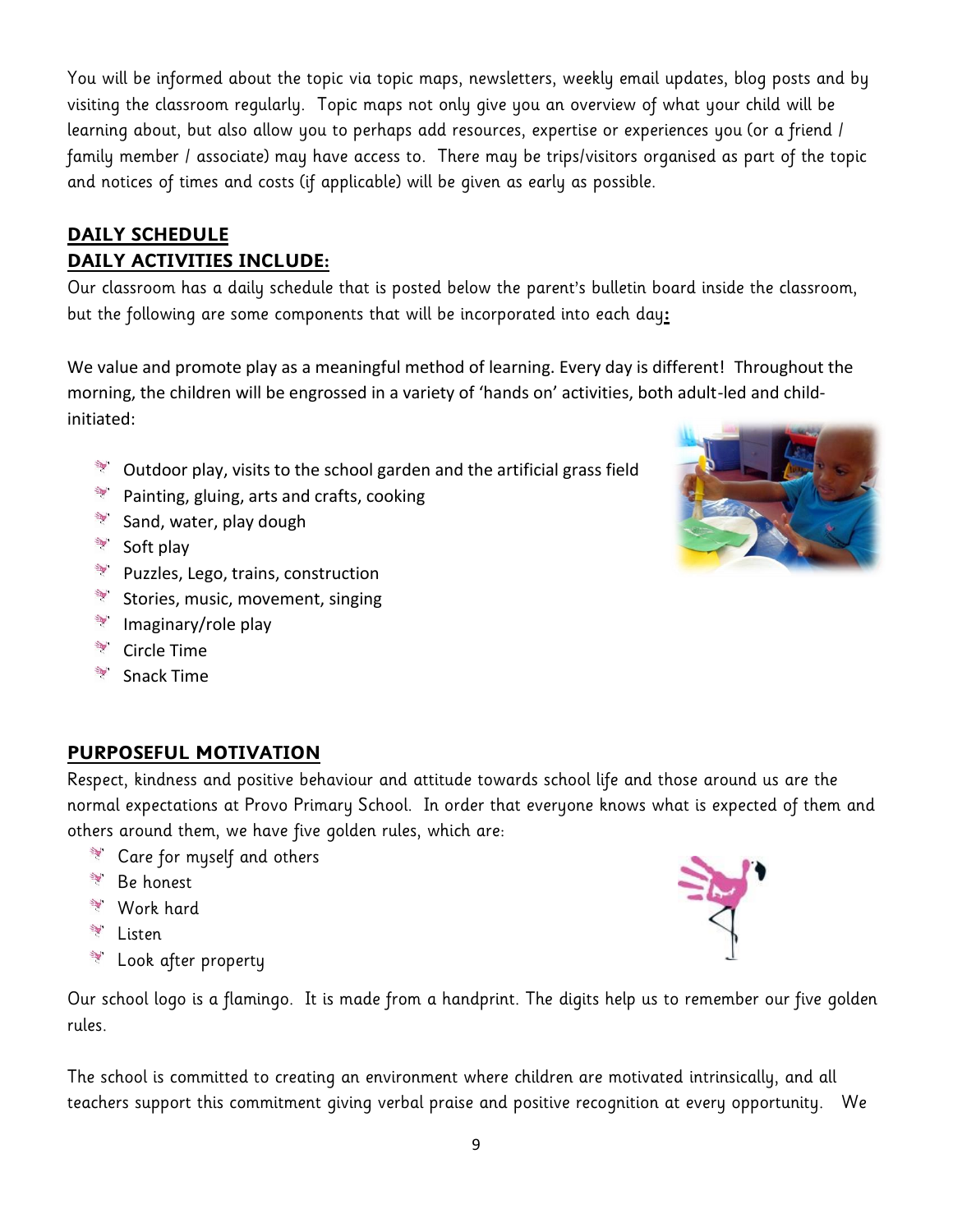encourage the use of kind hands and use your words approach to assist in conflict resolution. We model ways to handles disputes and to show empathy like hugging, saying, "I'm sorry", "Please", "Stop" or "I don't like that". We look at the expression portrayed and say "She is crying because you hurt her" or "He is sad because you took the toy away". Then we model the correct way of handling the situation, e.g. "If you want a turn with the toy you need to ask… say please". At no point is physical punishment used at Provo Primary School.

#### **PARENT / TEACHER MEETINGS**

Daily conversations are an important part of your child starting school. They provide the opportunity for 'check ins' for the teacher or parents. Please inform teachers of any change in routines, such as a restless night, staying with grandma, a family matter, etc.

Parent /Teacher meetings can be initiated by teachers or parents at any time of the school year. Scheduled Parent /Teacher meetings are offered each term. Parent/Teacher meetings offer an opportunity to link home to school and for you to share what your child likes to do at home, routines you follow, and any questions concerns you may have. We will talk about your child's progress, their interests and social interactions. In addition, we may encourage extra support and make suggestions of what you can do at home to benefit your child's development. Remember that all children develop at different rates and stages. If your child needs extra support in a particular area, we will endeavour to work together with you to put actions in place which will help them to meet their future learning and development needs.

At the end of the year, if your child has attended on a regular basis (3 or more days) since September/January, a short-written Progress Report will be shared with you celebrating your child's time and progress in our Preschool class. In addition, you will receive a portfolio with a selection of work that your child has completed for the duration of time spent in Preschool. Of course, those pieces not chosen for the portfolio will be sent home throughout the year!

#### **MEDICAL**

Please let us know if there are any health issues relating to your child (including medication and allergies) that we should be aware of.

If your child is off sick, drop us an email or call us to let us know. Children returning to school after illness should clearly be fit to do so and be free from infection. Please err on the side of caution when making a decision about your child returning to school. As a rule of thumb, children should not come to school if they have a fever, have vomited or had diarrhoea within the last 24 hours. Thank you for your consideration.

If your child has taken ill or has an accident in school, we may need to contact you IMMEDIATELY to pick up your child. Please make sure that your contact numbers are kept up to date in school to make this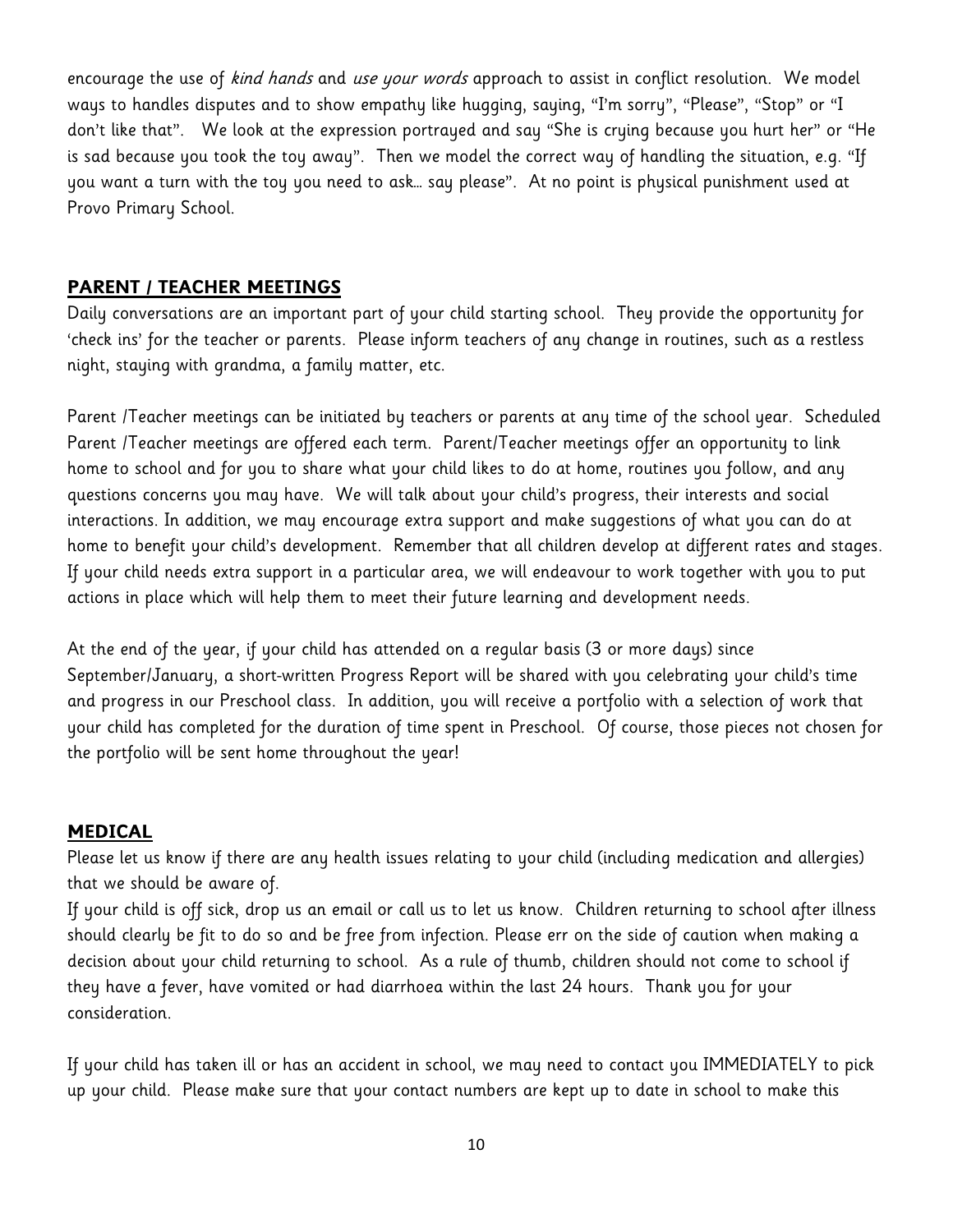possible. If it is deemed serious your child will be taken immediately by staff members to the hospital, unless otherwise requested.

We currently allow peanuts in school. If, however, there is a child with a peanut allergy in your class or the school, we may need to inform you of current expectations, depending on the severity of the allergy.

#### **BIRTHDAY POLICY**

We are happy to celebrate children's birthdays at school by singing 'happy birthday'. If you would like to bring in something special to eat or drink on your child's birthday, please tell us a few days beforehand. We ask that these items are mindful of our healthy eating awareness. As we recognise that some parents wish to monitor the food their child may be eating, we ask that you bring a small individually wrapped item. These will then be distributed and taken home at the end of the school day. If it is table-ready fruit, then we are happy to share this out during snack. If you are sending items to school to be shared out, we ask that they do not contain peanuts. **Please note that we are unable to hold parties at school, with balloons, party food and party bags**.

#### **SCHOLASTIC BOOK ORDERS:**

The school PTA offers the opportunity to order books and learning resources from Scholastic through a monthly catalogue that is sent home. As you order books for your child, our class/school gains points to use towards buying books and resources for your child to use and enjoy. An email will be sent out with ordering details. Let's order some great books!



#### **HOW CAN YOU SUPPORT?**

- $\mathbb{R}^n$  Read newsletters, weekly email updates, check out the school's website, visit the classroom regularly and have daily conversations with your child's teacher.
- $\mathbb{R}^n$  Become involved in our PTA and support its events.
- $\mathbb K$  Any offer of help to our class or the school whether regularly or for specific events will be gratefully received. Please give your name and contact information to us, along with how you would be willing to help.

#### **PHOTOGRAPHIC IMAGE CONSENT:**

Taking photographs/videos is a big part of life here at Provo Primary School. We use some of these on our website/Facebook page or on school displays as well in other printed publications we produce, including our annual school Yearbook. Please note that your child's name will not be published alongside any photographs used. **We ask for your permission to photograph or make any recordings of your child and as part of the enrolment process and a form will be given to you to complete.**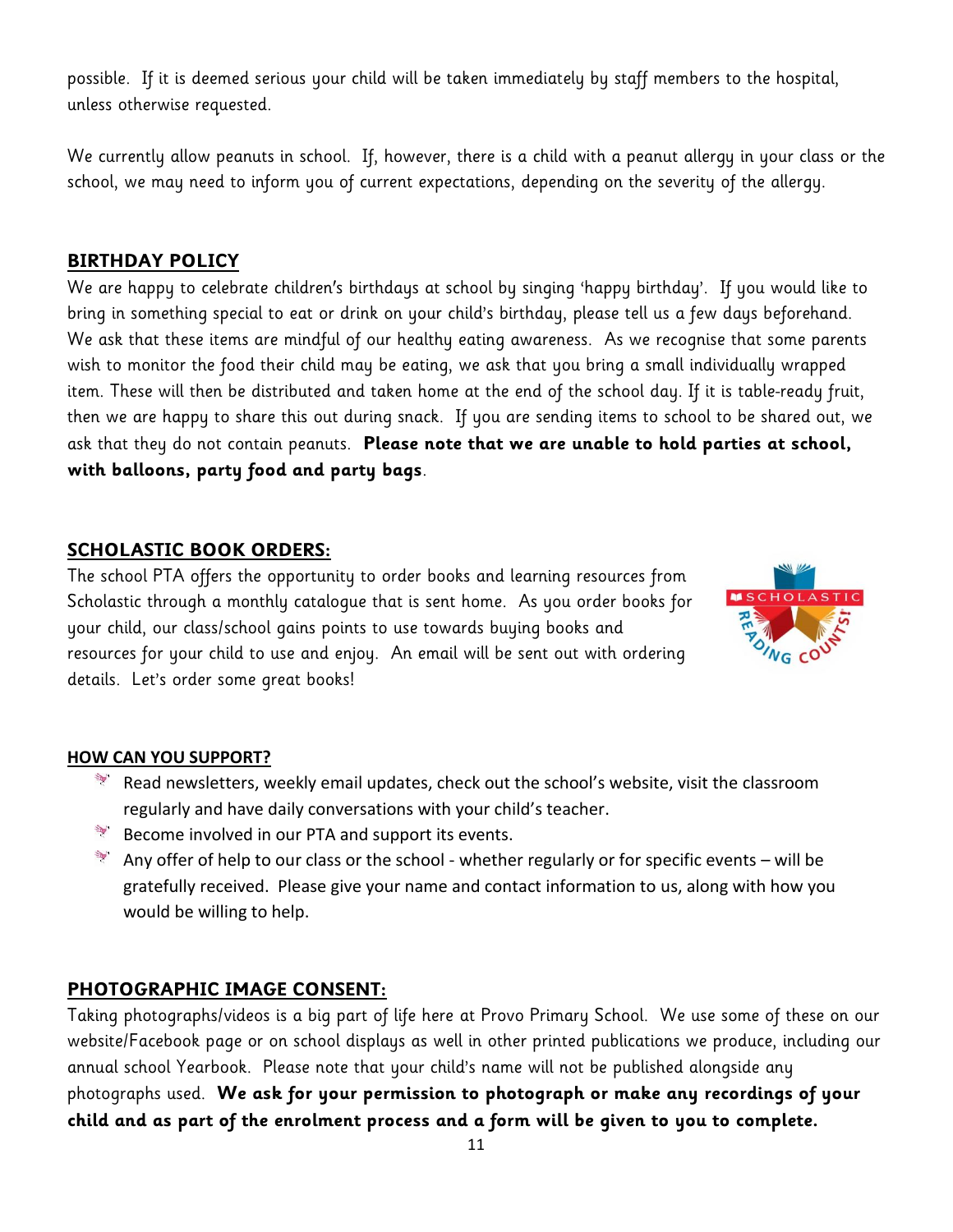Please note: parents are not permitted to take photos or make a recording for anything at school or at a school event other than their own personal use. We trust that you will understand the necessity for this formality and that the joy of sharing the moments of your child's times during their early years at school can continue.

Finally, we have an open-door policy: if you have any questions or concerns, **PLEASE** come and speak to us. After school usually works best since the morning is busy with preparation and greeting children and parents. I believe a strong home and school environment is essential when building a good environment for young children. We will try to do our very best to keep you informed and involved in our preschool program. Clearly, ongoing communication and support from both families and staff make the connection between home and school a two-way street. Please share with us information about your child and report any changes especially during a major crisis. Anything you share with us will held in confidence. We hope to nurture mutual trust and respect at every opportunity. We anticipate getting to know you and your family.

Thank you,

Miss Myrna and Miss Kiki